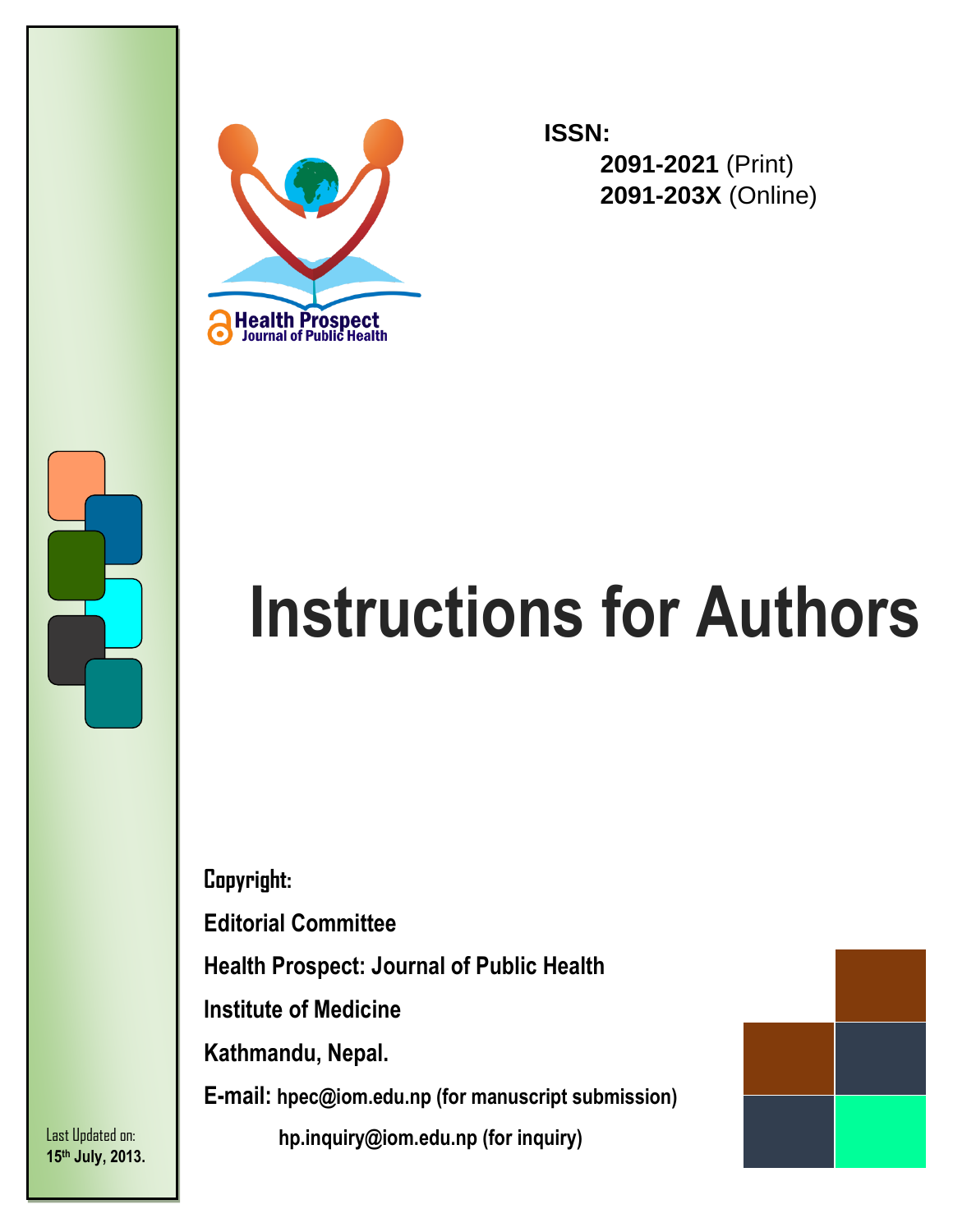## **General Information**

#### **Introduction**

Health Prospect: Journal of Public Health is a unique effort of public health students of Institute of Medicine, Kathmandu. This peer-reviewed journal has 3 Issues published annually under 1 Volume. Health Prospect, the only Public Health journal of Nepal, has the mission of providing firm scientific base for public health researches, policy analysis and a forum for dissemination of public health issues. With history of more than a decade, Nepal Public Health Students' Society has been providing significant contribution for the publication of the journal (for detailed history about Health Prospect, see *Mishra SR, Katuwal S, Mahato NK, Triumphs and Despair- Journey of Health Prospect from Newsletter to Peer Reviewed Journal, Health Prospect, Vol. 11:26)*.

Accepted manuscripts after peer review and necessary proofing will be published online in the nearest possible Issue. Three Issues will be compiled and a print annual Volume of Health Prospect will be published.

#### **Submission and Inquiry**

Authors are strongly advised for submission of the manuscripts in the format indicated in Instructions for Authors. Latest edition of 'Instructions for Authors' is available online at [http://www.nphss.org.](http://www.nphss.org/)

For submission of the manuscript, authors can e-mail to the Executive Editor at [hpec@iom.edu.np.](mailto:hpec@iom.edu.np)

All the manuscripts submitted to Health Prospect are supposed not to have been published elsewhere, simultaneously submitted or under-consideration of publication elsewhere. Detected attempt of dual-publication will automatically get a manuscript rejected and the author blacklisted for future submission.

In case of failure of a manuscript for compliance with these specifications, the authors will be requested to re-submit the manuscript in the specified format. So, the authors are requested to check this document as a checklist before submission of manuscripts.

For inquiry about the current progress of a submitted manuscript, the authors can e-mail to [hp.inquiry@iom.edu.np.](mailto:hp.inquiry@iom.edu.np)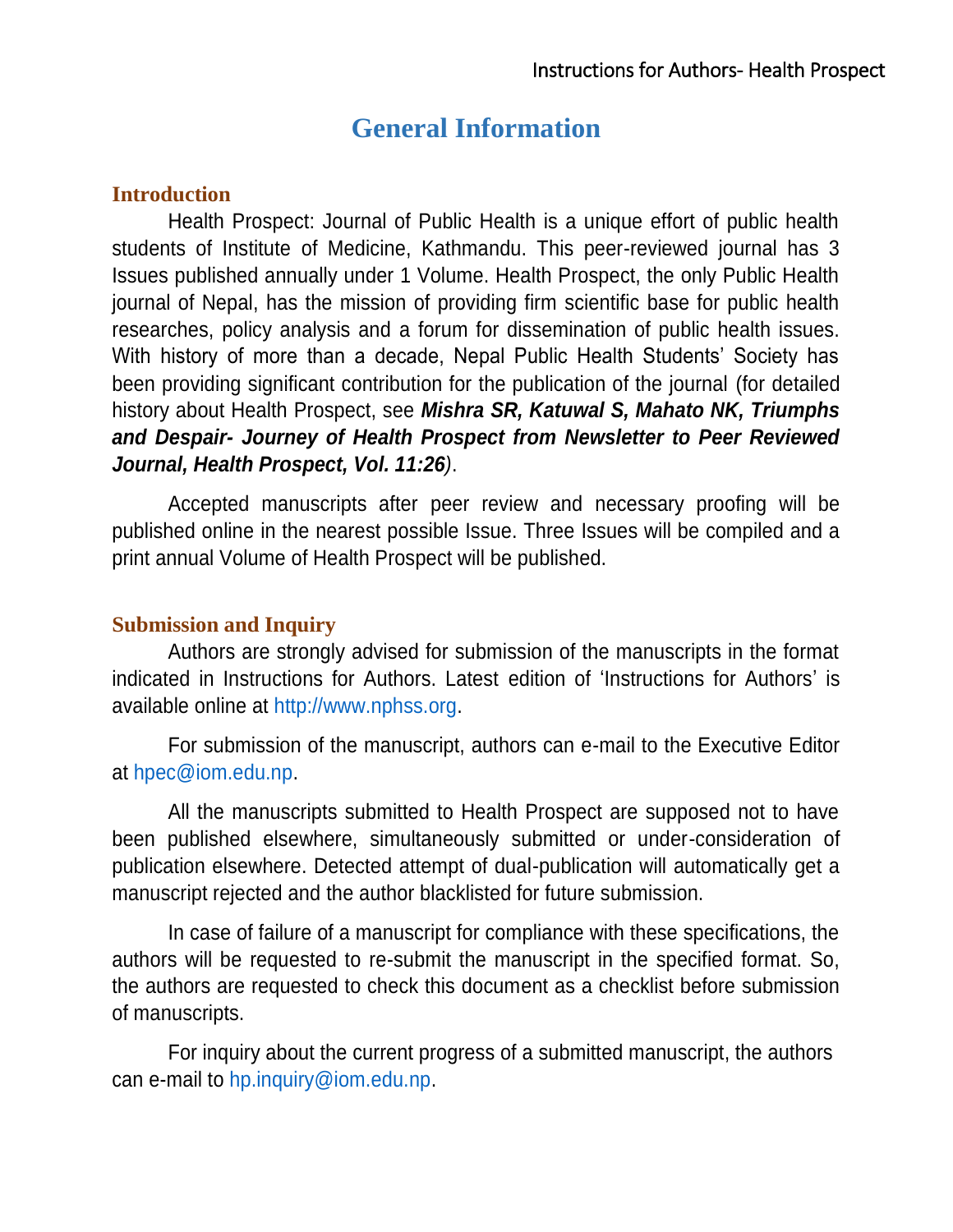# **Scope of Health Prospect**

Health Prospect publishes articles related to researches done in the field of public health, health care management, including ethical and social issues pertaining to health. The journal gives preference to socio-demographic studies relating to public health over clinical, experimental and animal studies. The Journal publishes peer-reviewed Original [Research Articles,](#page-2-0) [Guest Editorial,](#page-2-1) [Editorial,](#page-3-0) [Viewpoint,](#page-3-1) [Review Articles](#page-3-2) and [Letter to the Editor](#page-3-3) solicited by the Editorial Committee.

Health Prospect adheres to the guidelines of [Committee on Publication](http://www.publicationethics.org/)  [Ethics](http://www.publicationethics.org/).

## **Types of Accepted Manuscripts**

Health Prospect gives preference to definitive papers on Public Health and related disciplines. Health Prospect does not publish preliminary reports of work in progress or brief reports of single cases. Publications of Health Prospect include:

#### <span id="page-2-0"></span>**Original Research Articles**

Original research articles related to public health discipline are published in Health Prospect. The article should strictly be on the format of: Abstract, Keywords, Introduction, Methods (description of participants, technical details, ethics and statistical methods), Results, Discussion, Conclusion, Acknowledgement and References. Abstract should be structured and not more than 250 words. Keywords should not be more than 5. Total length of the original research article should not be more than 6000 words. Peer Reviewer will support the Editorial Committee in making the decision of the quality of research articles.

#### <span id="page-2-1"></span>**Guest Editorial**

Guest Editorial on topic of current relevance will be published upon request by Editorial Board to a guest. The guest will be a renowned public health figure with distinct experience on the field of public health. This column will not be peerreviewed. Guest Editorial will be limited to 1500 words and with 15 references at most.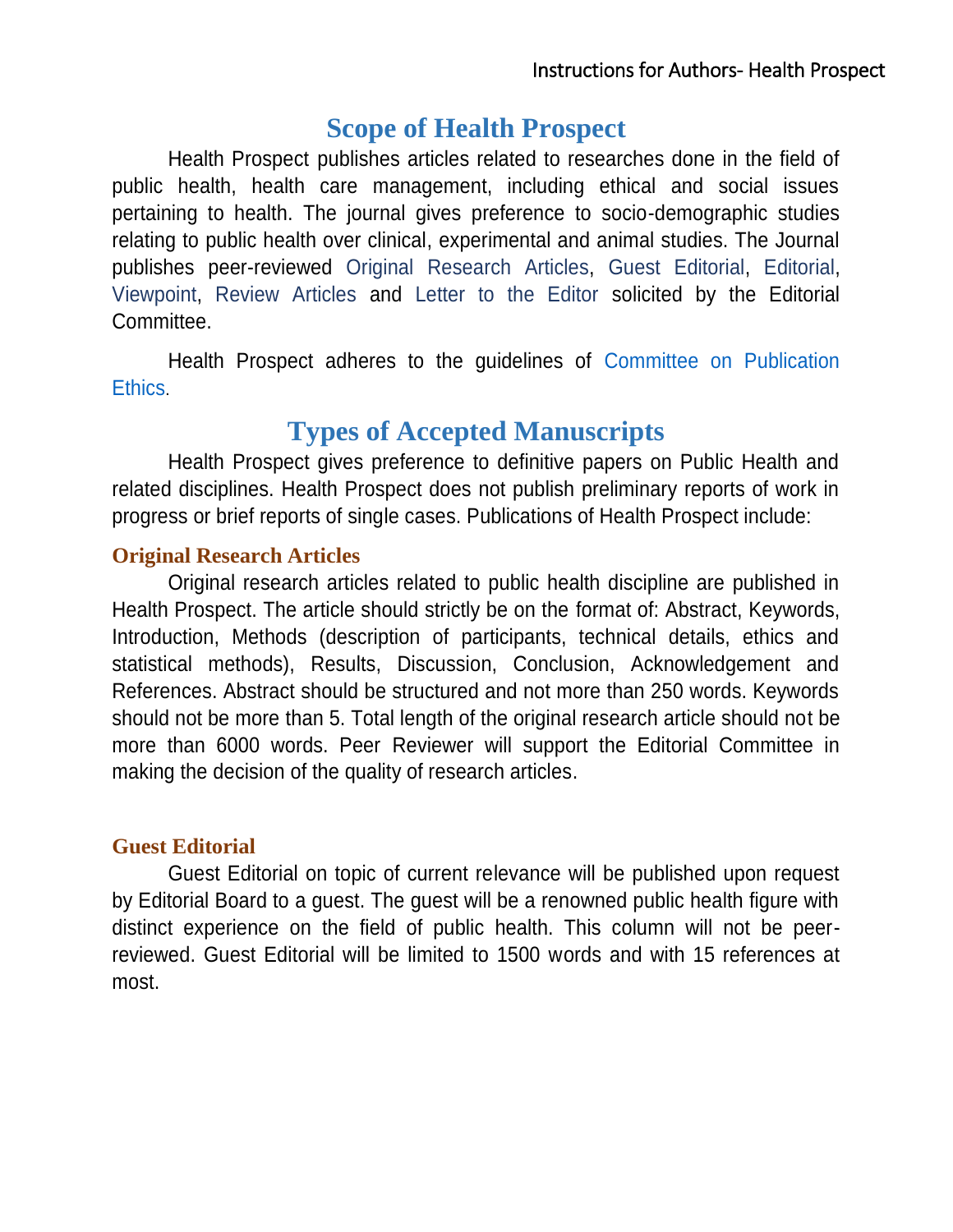#### <span id="page-3-0"></span>**Editorial**

Editorial Committee will decide a member of the committee to write for this column. The topic of Editorial will be selected based upon ongoing public health issues of general concern. Proper referencing of this section will be done. Editorial will be limited to 2000 words excluding references.

#### <span id="page-3-1"></span>**Viewpoint**

Viewpoints from students and public health professionals will be published on Health Prospect. Word limit for viewpoint is 2000 with an unstructured Abstract (250 words limit). At most, 5 keywords can be mentioned. The writer is expected to be analytical on the issue submitted for the Editorial Committee. At most, 15 references can be mentioned. Editorial Committee in consultation with Peer Reviewers will make decision about the submitted viewpoints.

#### <span id="page-3-2"></span>**Review Articles**

This section has systematic critical assessments of literature and data sources. Words must be limited to 2000 words with Abstract (unstructured, 250 words). Editorial Committee in consultation with Peer Reviewers will make decision about the publication of submitted Review Articles.

#### <span id="page-3-3"></span>**Letter to the Editor**

Letter to the editor regarding the contents published on the journal are welcome. Letter to the Editor are published for increasing debate over the published contents. It should be limited to 600 words and 8 references. Editorial Committee alone makes refinements in the Letter to the Editor before making decision about the publication.

## **Preparation of Manuscripts**

During the preparation of manuscripts, authors are requested to consider these points:

 The manuscripts submitted must be typed in Microsoft® Word in **Times New Roman font, 12 points**. Title of paragraphs can be designed in **Arial font, 16 points**.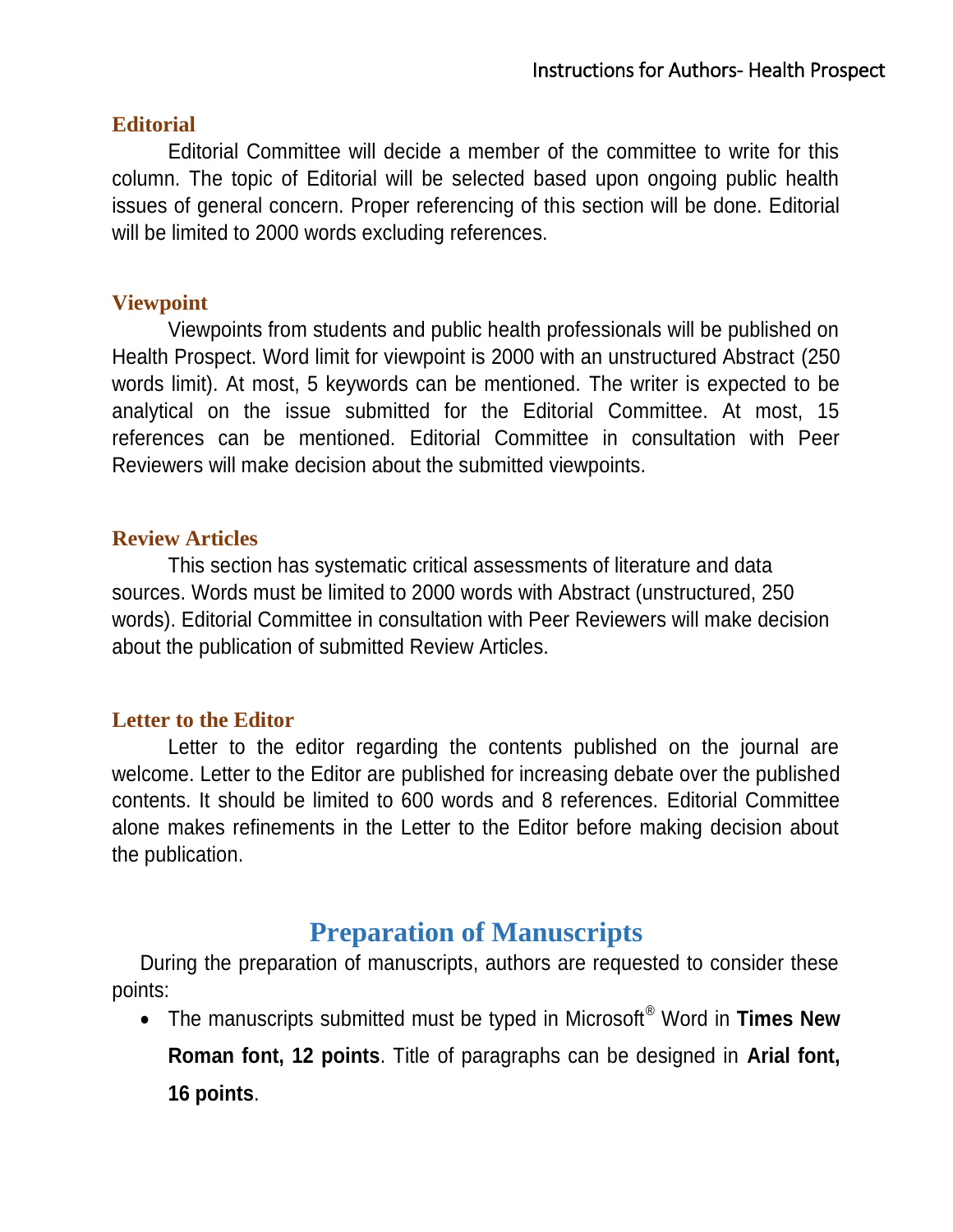- The manuscript must have clear and concise English language (either American or British English) throughout the text.
- First page of the manuscript should contain **ONLY** the title and full name of the authors, their corresponding address, e-mail details and the type of manuscript. The identity of the authors **SHOULD NOT** be disclosed elsewhere in the manuscript as the manuscripts under peer-review are double-blinded.
- Use of SI unit as unit of measurement is prescribed.
- Use only the standard abbreviations. Spelled out abbreviation followed by abbreviation in parenthesis should be used during first mention.
- The text (along with References) should be single-spaced.
- The **TEXT SHOULD NOT CONTAIN** any graphs, tables or figures. They should be forwarded separately with filename as indicated in the text within the parenthesis. The images should be in .png or .tiff format with highest possible resolution (>300 dots per inch).
- For uniformity, the authors are strictly advised to follow referencing in **Vancouver style [\(Uniform Requirements for Manuscripts Submitted to](http://www.icmje.org/urm_full.pdf)  [Biomedical Journals\)](http://www.icmje.org/urm_full.pdf)**. In the text followed by a full stop, references should be numbered consecutively in parenthesis. Reference to unpublished communications is unaccepted. Personal communications should be cited in the text in parentheses.

#### **Example:**

Bushby KMD, Gardner-Medwin D. The clinical, genetic and dystrophin characteristics of Becker muscular dystrophy. I. Natural history. J Neurol 1993; 240: 98-104.